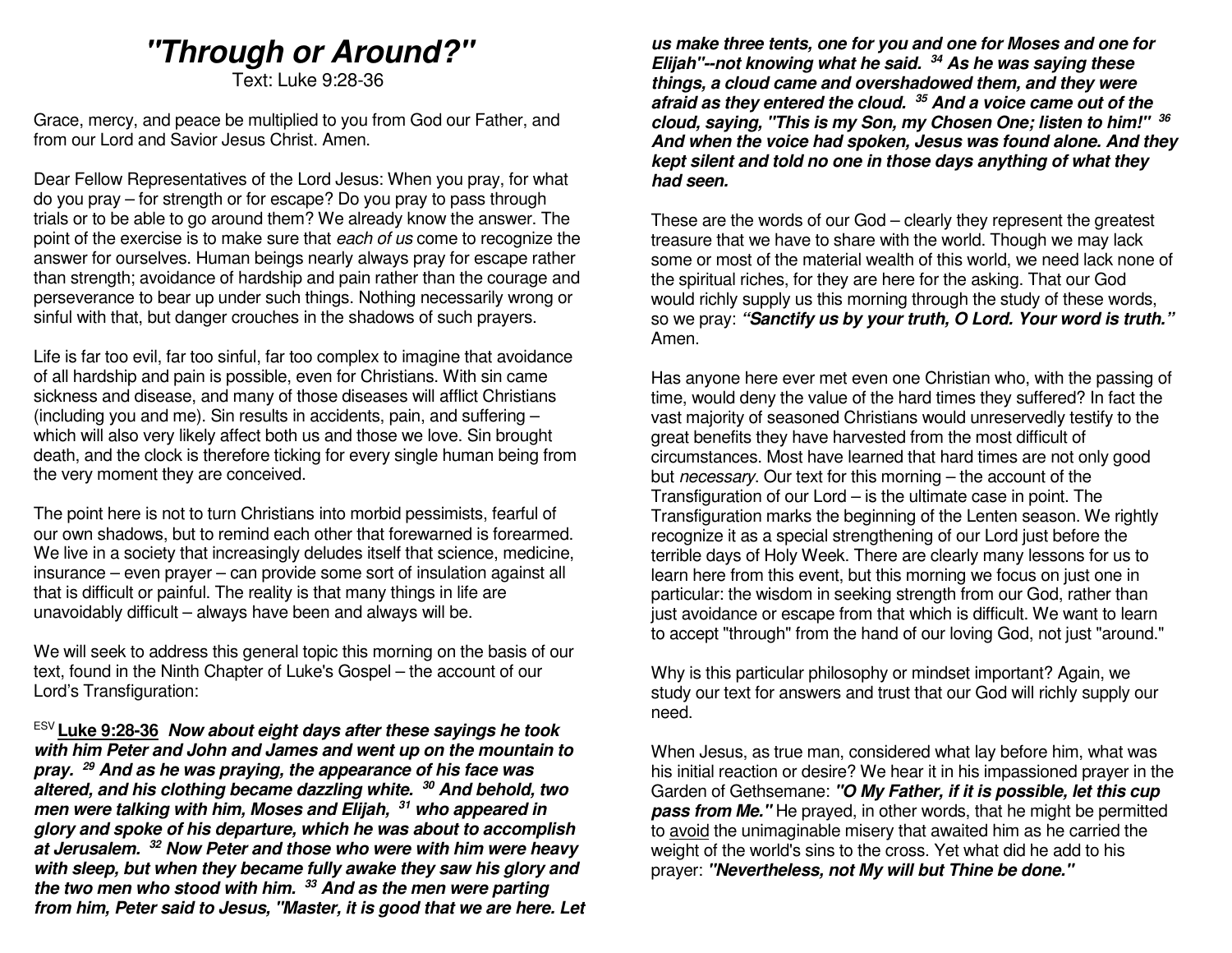The bitter reality was that there was no other way to accomplish the rescue of sinful mankind. Had there been any other way, Jesus' loving Father would certainly have granted his prayer. In fact had there been any other way, Jesus would never have left heaven in the first place. From this we learn just how desperate our condition was (and is) apart from Jesus Christ. Man could not save himself, nor could any other human being offer a payment for the sins of another. Psalm 49 tells us: **"None of them can by any means redeem his brother, nor give to God a ransom for him - - for the redemption of their souls is costly."** Our one and only chance for forgiveness and eternal life was through the rescue earned by the perfect life and innocent death of Jesus.

Here then the basic premise or truth is laid: Certain good things in life can only come at a cost, and that cost is absolutely and unequivocally unavoidable. In the case of our salvation, the entire cost was borne by our Lord. The Transfiguration represented a special strengthening for Jesus as he prepared to complete his great and necessary work.

How then does mankind fit into this truth? How do we benefit from the understanding that we need to learn to pray for strength to go through, rather than just grace to go around?

Note well the rather senseless response of Peter when he saw the spectacular sights described in our text: **"Master, it is good that we are here. Let us make three tents-- one for you, and one for Moses and one for Elijah."** We refer to his words as "senseless" not because his words or desires were necessarily sinful, but because our text tells us **"he did not know what he was saying."** We read Peter's words as an emotional response to the utter joy that was his at that particular moment.

Maybe you've experienced one of those "I wish we could just stay like this forever" moments. Peter had apparently found such joy and contentment in the presence of his glorified Lord that he wanted to stay right there, indefinitely. And why not? He was with his friends; he was with his Lord; and in the light of that glorious sight, all was right with the world. Can you really blame him for wanting to stay?

Only he couldn't stay, could he? Why not? First and foremost because Jesus couldn't stay. He had to be about his Father's business – our salvation. But there was more to it than just that. Every single Christian needs to learn that life on earth is not all about me. It is all about the will of my God and the good of my neighbor. To stay in that place at that time held great appeal for Peter, James, and John – and even, to a certain extent, for Jesus himself – but not for the rest of mankind, including you

and me. Jesus had to leave that place and walk the brutal path to the cross. Peter, James, and John had a Church to build – and much to suffer.

What awaited these men after they left that place? Jesus, of course, went to be abused, forsaken and crucified. Peter went on to be whipped, beaten, and harassed, to suffer hunger and hardship of every sort, and eventually to be crucified like his Lord. James was hacked to death with a sword at the command of King Herod. John spent many miserable years in exile on the Island of Patmos, was released, and died an old man after decades of contending for the Christian faith against great opposition.

Would it have been better for these men to have remained on the Mount of Transfiguration indefinitely, or even to have died there? From a physical standpoint, certainly. Would that have been best for you and me and the rest of the Christian Church? Clearly not. How much poorer we would all be without the Gospel of John, the Epistles of Peter, and the Revelation. How much poorer the Church without the foundation these men helped to lay and the example, instruction and witness they provided for countless souls during their time of grace on earth. Did such things come easily or without personal cost and sacrifice? Obviously not. Would Peter, James, and John have opted for the easier road had they been given the option? Of course, but the point here is that such things are not always possible. So also Paul and Barnabas warned the Christians in Asia Minor: **"We must through many tribulations enter the kingdom of God."** (Acts 14:22)

Now carry these things forward into your own life and let them instruct and strengthen you. Rare to non-existent is the Christian who prays for hard times to come into his life and into the lives of his loved ones. We pray that they might go around us, or we around them. We pray for a hedge or wall of protection erected by our God. Nothing wrong with that, in and of itself. We noted earlier that Jesus did the same. Yet what we also want to note this morning is that the answer to Jesus' prayer was "No." There was simply no avoiding the hard things that faced Jesus. There may well be no avoiding the hard things that lie ahead for us – not if we are to survive this sick, perverse world and join our Lord and all the saints in paradise. Not if we are to carry out our Lord's Great Commission to **"make disciples of all nations."**

Forewarned is not only forearmed here, knowing these facts in advance is intended by our God to steel our resolve for the work that lies ahead and the good things that will result for all of God's children.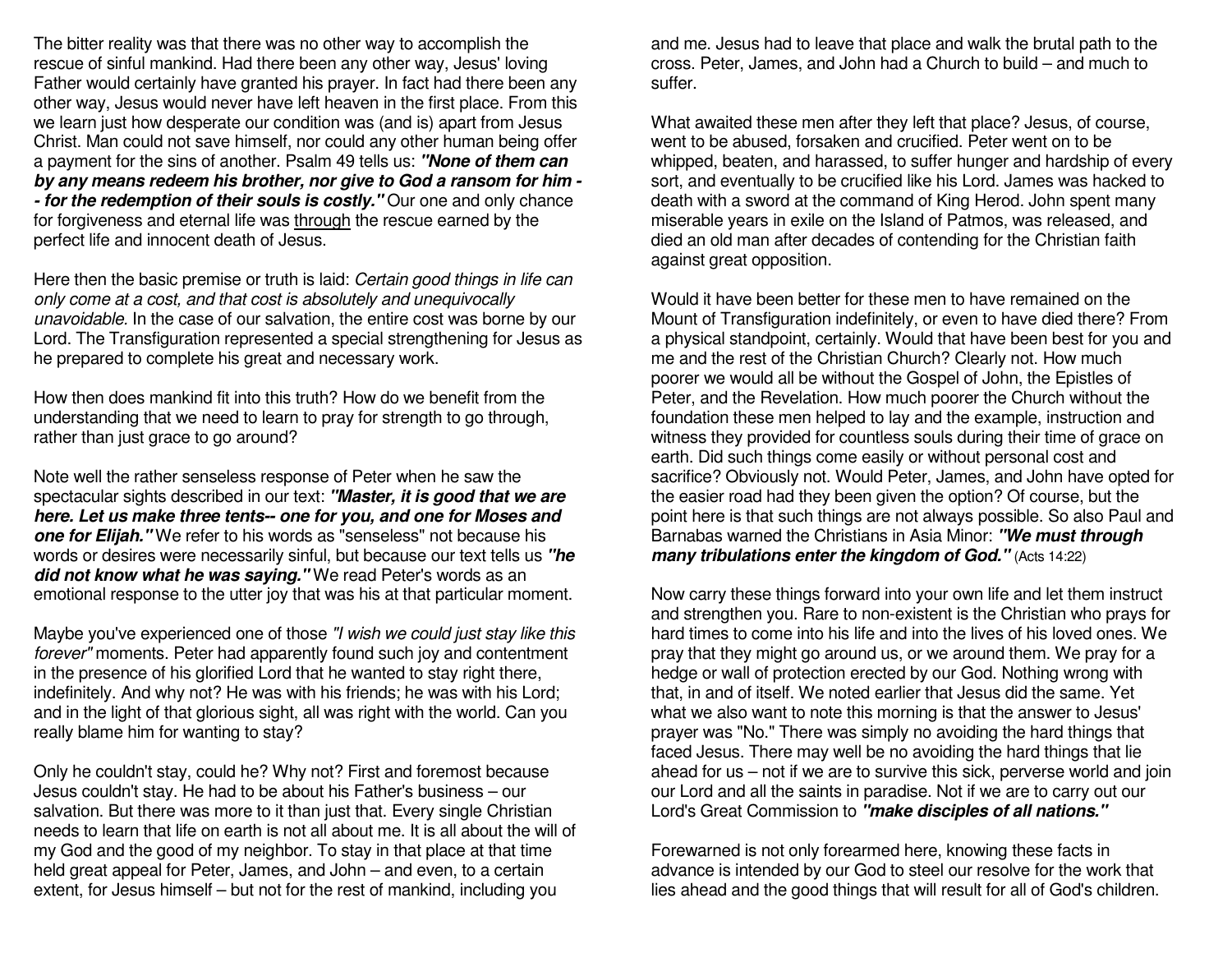No one hearing or reading these words relishes the thought of suffering, yet we have here been given not only a view of those who have gone before, but a vision of the certain end of all those who believe in Jesus Christ as their Lord and Savior.

As Peter, James, and John dutifully followed their Lord down off of that glorious mountain, so we too have been commissioned to brave the worst that a sinful world has to offer in our struggle to share the Word of Life. Exactly what form that hardship will take in your individual existence no one can predict. Standing for the truth may alienate you from the members of your own family. It may cause your exclusion from the circle of those who you thought were your friends. Standing for the truth of God's Word may one day place you at odds with your government. Or your trials may take a different path. Perhaps God will allow physical, mental, or emotional suffering in your life so that you might reach out and help others, bringing them the message of the gospel. God may find the need to remove your wealth so that you learn not to set your heart on that which will not survive the fires of Judgment Day. God alone knows what the future holds for any of us.

Sin ruined all. The entrance of sin into God's perfect creation necessitated many painful lessons. Know through them all that the love of our God does not fail – no more than it failed when he allowed his own dear Son to suffer for that which he did not cause. Know also that **"God is faithful, who will not permit you to be tempted beyond what you can bear."** (1 Corinthians 10:13) This is our hope; this is our confidence. In recognizing such truths we prepare not only to enter the season of Lent, but for the rest of our lives in humble service to the Living God. Thy will, O God, be done – also in us. If hard times are necessary, we ask only the strength to bear up under whatever you in your wisdom allow. All because we know one thing more. For all who die in the Christian faith, eternal life with our Lord is also absolutely unavoidable. Amen.

# **Scripture Readings**

ESV **Deuteronomy 34:1-12** Then Moses went up from the plains of Moab to Mount Nebo, to the top of Pisgah, which is opposite Jericho. And the LORD showed him all the land, Gilead as far as Dan, <sup>2</sup> all Naphtali, the land of Ephraim and Manasseh, all the land of Judah as far as the western sea,  $3$  the Negeb, and the Plain, that is, the Valley of Jericho the city of palm trees, as far as Zoar. <sup>4</sup> And the LORD said to him, "This is the land of which I swore to Abraham, to Isaac, and to Jacob, 'I will give it to your offspring.' I have let you see it with your eyes, but you shall not go over there." <sup>5</sup> So Moses the servant of the LORD died there in the land of Moab, according to the word of the LORD,  $6$  and he buried him in the valley in the land of Moab opposite Beth-peor; but no one knows the place of his burial to this day.  $7$  Moses was 120 years old when he died. His eye was undimmed, and his vigor unabated. <sup>8</sup> And the people of Israel wept for Moses in the plains of Moab thirty days. Then the days of weeping and mourning for Moses were ended. <sup>9</sup> ¶ And Joshua the son of Nun was full of the spirit of wisdom, for Moses had laid his hands on him. So the people of Israel obeyed him and did as the LORD had commanded Moses. <sup>10</sup> And there has not arisen a prophet since in Israel like Moses, whom the LORD knew face to face, 11 none like him for all the signs and the wonders that the LORD sent him to do in the land of Egypt, to Pharaoh and to all his servants and to all his land, <sup>12</sup> and for all the mighty power and all the great deeds of terror that Moses did in the sight of all Israel.

ESV **Hebrews 3:1-6** Therefore, holy brothers, you who share in a heavenly calling, consider Jesus, the apostle and high priest of our confession, <sup>2</sup> who was faithful to him who appointed him, just as Moses also was faithful in all God's house.  $3$  For Jesus has been counted worthy of more glory than Moses--as much more glory as the builder of a house has more honor than the house itself.  $4$  (For every house is built by someone, but the builder of all things is God.) 5 Now Moses was faithful in all God's house as a servant, to testify to the things that were to be spoken later,  $6$  but Christ is faithful over God's house as a son. And we are his house if indeed we hold fast our confidence and our boasting in our hope.